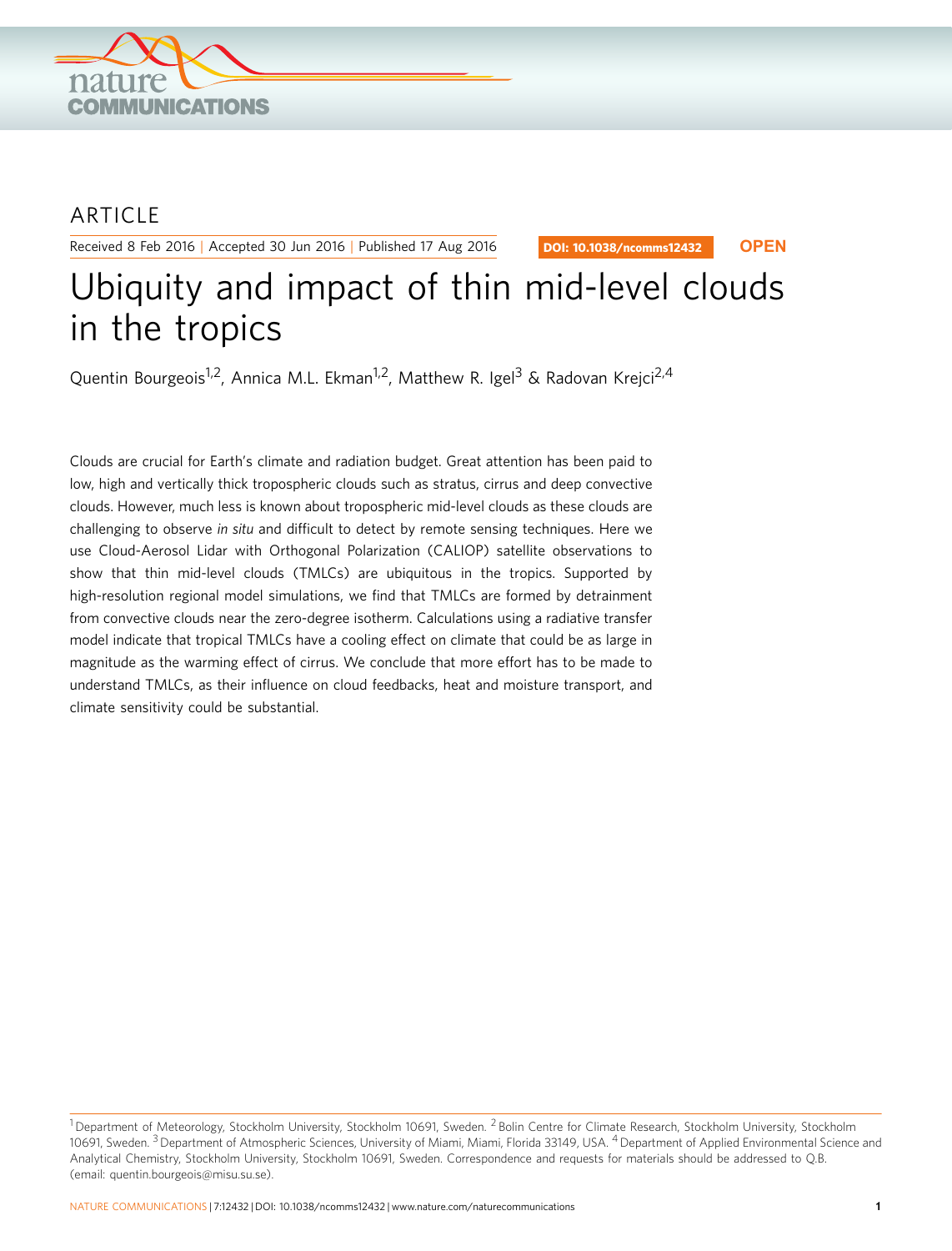he radiative balance of the Earth is strongly influenced by  $clouds<sup>1</sup>$ . In general, clouds with a large optical thickness reflect most of the incoming shortwave radiation inducing a cooling effect, while clouds with a low cloud-top temperature trap outgoing long-wave radiation inducing a warming effect<sup>2,3</sup>. As a consequence, moderately thick low-level clouds (for example, stratocumulus) have a negative radiative effect, while thin high-level clouds (for example, cirrus) have a positive radiative effect<sup>2</sup>. As a long-term and global average, clouds cool the climate<sup>[1](#page-4-0)</sup>. Under a perturbation of the radiative balance of the Earth, for instance by an increase in greenhouse gas concentrations, it is crucial to know how clouds would respond. However, representing clouds in global climate models is a challenge, and some models show that clouds would enhance the temperature response while others show that clouds would dampen the temperature change<sup>1,4</sup>. It is therefore essential to better understand cloud properties and formation processes, in particular in convective regions as highlighted in the last IPCC report<sup>1</sup>.

The tropical convective cloud distribution can be characterized by a trimodal structure composed of shallow cumulus, congestus and cumulonimbus<sup>5</sup>. However, it has also been suggested that mid-tropospheric detrainment in the tropics at the freezing level (that is, at the  $0^{\circ}$ C isotherm)<sup>[6,7](#page-4-0)</sup> could form thin mid-level clouds (TMLCs). Using remote sensing techniques, TMLCs have been observed over Darwin (Australia)<sup>[8](#page-4-0)</sup> and over West Africa<sup>9</sup>. In these areas, the TMLCs were found to be thinner than 2 km and to consist mainly of supercooled liquid water with a cloud-top height between 4 and 8 km and cloud-top temperatures ranging between 0 and -12.5 °C [\(refs 9,10](#page-4-0)). High-resolution regional modelling simulations over the tropical western Pacific have also indicated that TMLCs might appear frequently in the maritime tropics $^{11}$ . Nevertheless, despite these few individual observations of TMLCs, there is no general picture of their overall prevalence and their potential effect on climate has not yet been quantified.

Here we present a comprehensive study characterizing the physical and optical properties of TMLCs in the tropics using extinction values retrieved from the Cloud-Aerosol Lidar with Orthogonal Polarization (CALIOP) instrument<sup>12</sup> (see Methods for details) over a period of 5 years (2008–2012). A high-resolution model is used to examine their formation and a cloud radiative forcing model is used to evaluate their radiative effect. We find that TMLCs are formed across the tropics by detrainment during deep convection and that the clouds generally cool the climate.

### Results

Physical and optical properties of TMLCs. TMLCs were defined as clouds between 3 and 8 km and were assumed to not extend below or above these altitudes, respectively. A typical example of TMLCs is shown in Fig. 1. In this example, CALIOP indicates that TMLCs are between a few hundred metres and 2 km thick and occur mostly between 5 and 7 km altitude. In agreement with CALIOP data, the MODIS satellite<sup>13</sup> reports clouds with a top temperature of about 270 K. Distributions of observed morphological properties of TMLCs are shown in [Fig. 2](#page-2-0) and summarized in [Table 1.](#page-2-0) Overall, TMLCs are thicker and higher during night than during day, and they are mostly liquid (86% according to the CALIOP algorithm of classification<sup>[14](#page-4-0)</sup>). Their thickness ranges from 400 (day) to 700 m (night) and their top altitude ranges between 4.5 and 6.5 km (that is, near the freezing level). Note, however, that the larger thickness and occurrence of TMLCs at night than during day might be due to the larger signal-to-noise ratio of the lidar at night than during day[12](#page-4-0). The mean TMLC spatial coverage is about 10% over





Figure 1 | Observation of TMLCs. (a) Extinction of TMLCs as identified in CALIOP retrievals over North Africa in August 2008 and (b) its corresponding true colour picture retrieved by the MODIS instrument. Note that both the CALIOP and MODIS instruments on board the CALIPSO and Aqua satellites, respectively, are part of the A-Train constellation meaning that these satellites have the same overpass, separated by  $1 \text{min } 15 \text{ s.}$  (b) The black line and red circle represent the orbit track of the satellites and the identified TMLCs, respectively.

tropical land and 5% over tropical ocean indicating that TMLCs are more common over land than over ocean. The annual mean optical depth (OD) of TMLCs in the tropics varies between 0.8 and 1.0 (cloudy sky only), which corresponds to an all-sky (clear sky and cloudy sky) annual mean OD of TMLCs in the tropics of 0.05–0.06 ([Fig. 3](#page-2-0) and [Table 1](#page-2-0)). The distribution of TMLCs is, however, highly heterogeneous which makes their OD regionally variable [\(Fig. 3\)](#page-2-0). The all-sky annual mean TMLC OD is 0.10 over land and 0.04 over ocean, and their maximum reaches 0.15 over the Southern African region and 0.09 over the tropical Atlantic Ocean. The TMLC contribution to the tropical annual average cloud OD follows a Gaussian distribution where the TMLC contribution reaches 70–80% between 4 and 7 km. This makes TMLCs the main population of tropical clouds (in terms of OD) within these altitudes under low cloud OD conditions (that is, with a total cloud  $OD < 5$ ; see Methods).

Formation processes of TMLCs. We conducted high-resolution model simulations[15](#page-4-0) (see Methods for details) to examine the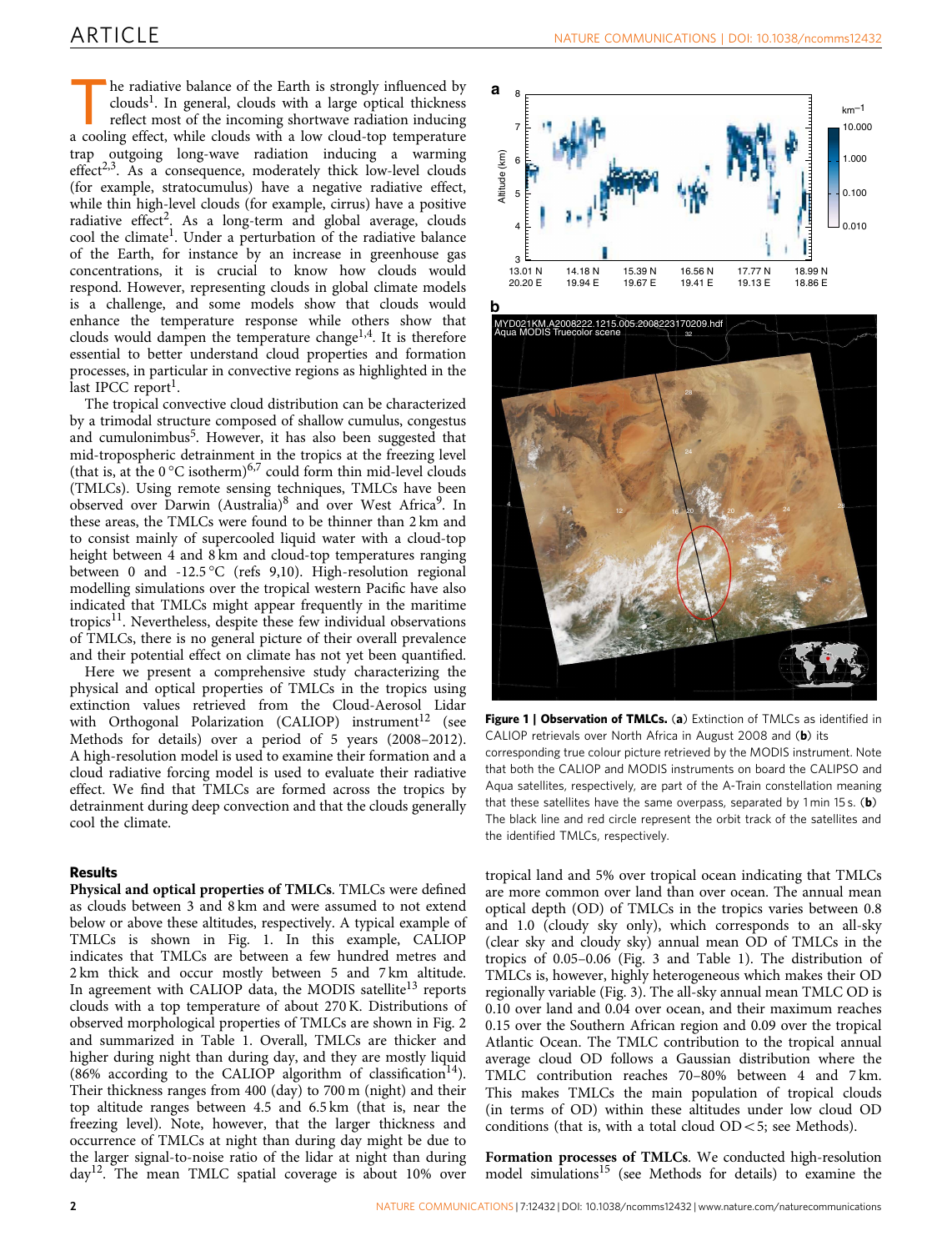<span id="page-2-0"></span>

Figure 2 | Physical properties of TMLCs. Probability density functions of TMLC thickness (a), cloud-top altitude (b) and occurrence (c) for CALIOP observations in the tropics for the 2008–2012 period over land (orange) and ocean (light blue), and for the high-resolution model (RAMS) results over ocean (dark blue).

| Table 1   Summary of annual average TMLC physical and<br>optical properties in the tropics as observed by CALIOP for<br>the 2008-2012 time period. |  |  |
|----------------------------------------------------------------------------------------------------------------------------------------------------|--|--|
|                                                                                                                                                    |  |  |

|                                                                                                                                                    | <b>Tropics</b><br>(land) |              | <b>Tropics</b><br>(ocean) |              | Tropics |              |
|----------------------------------------------------------------------------------------------------------------------------------------------------|--------------------------|--------------|---------------------------|--------------|---------|--------------|
|                                                                                                                                                    | Day                      | <b>Night</b> | Day                       | <b>Night</b> | Day     | <b>Night</b> |
| Optical Depth*                                                                                                                                     | 1.03                     | 0.98         | 0.81                      | 0.84         | 0.88    | 0.87         |
| Occurrence in space (%)                                                                                                                            | 9.8                      | 9.2          | 3.7                       | 6.3          | 5.1     | 6.9          |
| Optical depth <sup>†</sup>                                                                                                                         | 0.10                     | 0.09         | 0.03                      | 0.05         | 0.05    | 0.06         |
| Thickness (km)                                                                                                                                     | 0.4                      | 0.7          | 0.4                       | 0.6          | 0.4     | 0.7          |
| Cloud-top altitude (km)                                                                                                                            | 4.6                      | 5.5          | 5.5                       | 5.5          | 5.0     | 5.5          |
| CALIOP, cloud-aerosol lidar with orthogonal polarization; TMLC, thin mid-level cloud.<br>*Cloudy sky only.<br>†All sky (cloudy sky and clear sky). |                          |              |                           |              |         |              |

formation process of TMLCs, and we compared the output from the high-resolution model with the satellite observations. TMLCs are suggested to form in connection with deep convection. The latent heat release associated with the intense freezing and melting near the zero isotherm ( $\sim$ 5 km height) during a first convective cycle may generate a shallow temperature inversion, which slows down the vertical motion during subsequent convective cycles, generating convergence and detrainment of moisture near the freezing level<sup>[5,7,11](#page-4-0)</sup>. The detrained moisture may saturate the air and form TMLCs that are transported away horizontally from the core of the deep convective clouds. This potential formation process is consistent with observations (Fig. 3) showing that TMLCs follow the seasonal migration of the Intertropical Convergence Zone (ITCZ). The clouds are mostly found north of the equator during the northern hemisphere summer and south of the equator during the southern hemisphere summer. The modelled TMLCs have similarities with the satellite observations. They are found between 3.5 and 7.5 km with a maximum between 4 and 5 km (Fig. 2). The modelled TMLCs have a mean thickness of 600 m and they are mostly liquid  $<$  6.5 km. However, the spatial coverage of the TMLCs is much larger in the CALIOP observations (5%) than in the model simulations (1%), indicating that the detrainment of moisture in the model may be too weak. In models with coarser resolution, including the ERA-Interim Reanalysis data and models from the Coupled Model Intercomparison Project (CMIP5), TMLCs are not reproduced (not shown). This result is perhaps not surprising as these models lack explicit treatment of deep convection and associated detrainment processes.



Figure 3 | Optical depth of TMLCs. All-sky optical depth of TMLCs in the tropics for January (a) and July (b) average over 5 years (2008-2012) of CALIOP data.

Radiative effect of TMLCs. Since even the high-resolution cloud model cannot reproduce TMLC properties accurately, cloud OD values from satellite data and a simplified radiative transfer model<sup>[16](#page-4-0)</sup> were used to estimate the radiative effect of TMLCs. The reported accuracy of this model to calculate cloud radiative effects is better than 20% compared with a more detailed radiative transfer model<sup>17</sup>. In the following, reported cloud radiative effect values have thus an associated uncertainty of 20%. Although we focus our study on the radiative effects of TMLCs, their influence on heat and moisture transport in the tropics could potentially be at least as important<sup>[7](#page-4-0)</sup>. An annual average TMLC OD of 0.88, an occurrence of 6%, a surface albedo of 0.09, a surface temperature of 300 K and a TMLC temperature of 273 K were used as representative values for TMLCs in the tropics (see Methods). Given these values, and compared with clear-sky conditions, the top of the atmosphere (TOA) net average tropical radiative effect of TMLCs is  $-0.6 \text{ W m}^{-2}$  (shortwave and long-wave components are  $-2.4 \text{ W m}^{-2}$  and  $1.8 \text{ W m}^{-2}$ , respectively), inducing a cooling effect [\(Fig. 4\)](#page-3-0). Note that a variation of the TMLC OD only induces a change in magnitude of the radiative effect, while a variation of the cloud temperature (that is, altitude) changes the sign of the radiative effect from negative to positive when TMLCs are found below a temperature of 263 K ([Fig. 4a](#page-3-0)). However, due to the heterogeneous distribution of TMLCs and the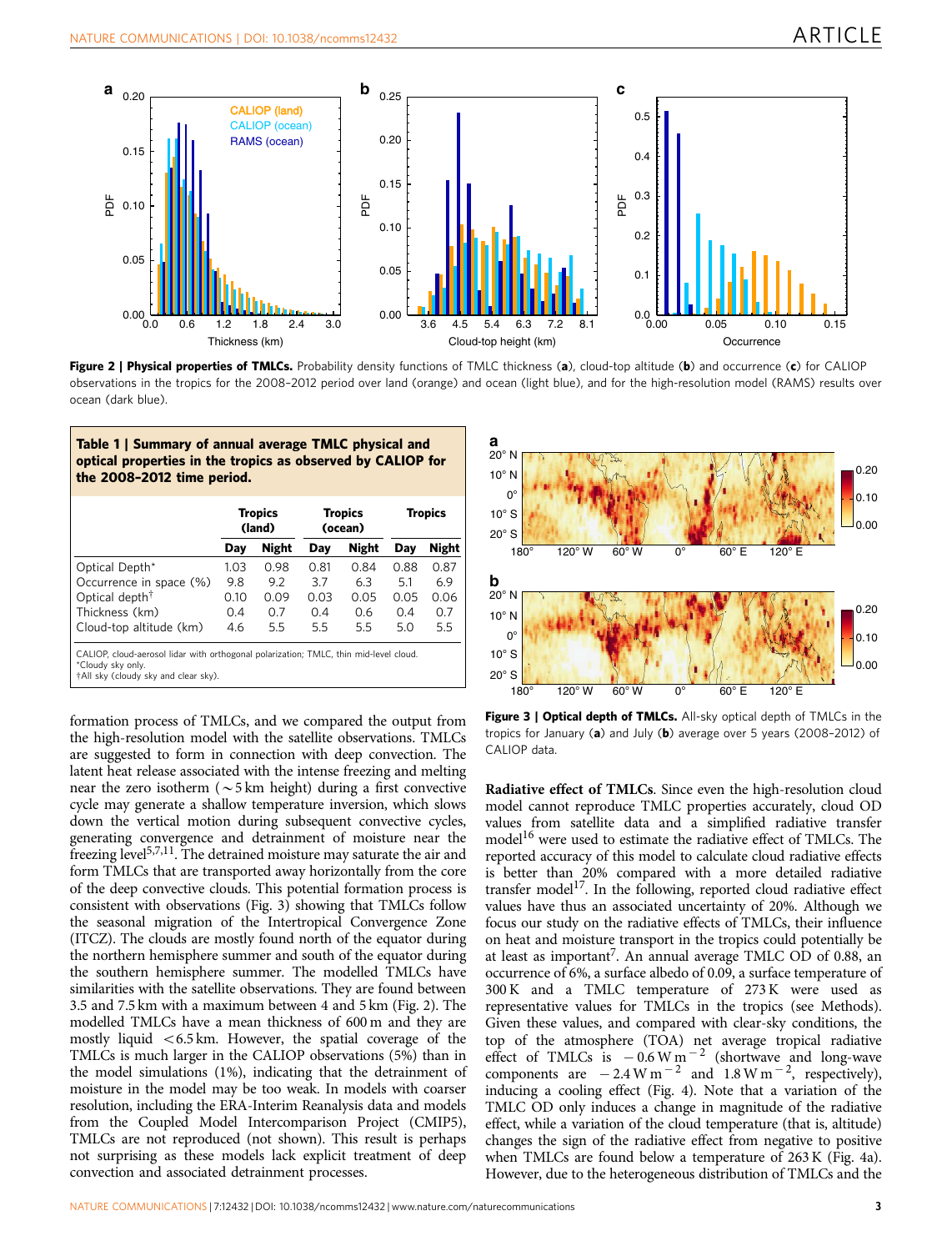<span id="page-3-0"></span>

Figure 4 | Radiative properties of TMLCs. Dependence of TMLC radiative effect on (a) TMLC properties (default, surface temperature =  $300$  K and surface albedo  $= 0.09$ ), (b) surface properties (default TMLC OD  $= 0.88$ and temperature =  $273$  K) and (c) low-level cloud properties (default, TMLC  $OD = 0.88$  and temperature  $= 273$  K). The white cross indicates the net radiative effect of TMLCs for characteristic tropical values (that is, with a mean TMLC OD of 0.88, TMLC temperature of 273 K, spatial coverage of 6%, surface albedo of 0.09 and surface temperature of 300 K). The dashed line indicates a zero radiative effect.

varying surface temperature and albedo, the radiative effect may vary from one region to another (Fig. 4). For constant TMLC properties and if the surface temperature and albedo are colder and lower, respectively, than what is shown by the dashed line in Fig. 4b, the radiative effect of the TMLCs would be more negative and *vice versa*. Over bright surfaces such as deserts (albedo  $\sim$  0.40), TMLCs have a warming effect while they have a cooling effect over dark surfaces such as oceans (albedo  $\sim 0.06$ ). The diurnal cycle in the physical properties of TMLCs, with a colder temperature (that is, a higher cloud top) and larger coverage during night than during day, also implies that the long-wave radiative effect of TMLCs is larger by about  $0.7 W m^{-2}$  during night than during day. This difference could affect the diurnal cycle of temperature and stability in the lower and middle troposphere.

The CALIOP observations indicate that a cloud layer is often present below TMLCs with an annual occurrence of 38%. Clouds below TMLCs are predominantly shallow cumulus formed on top of the active mixing layer (that is, with a top altitude of about  $2-3 \text{ km}$ <sup>[5](#page-4-0)</sup>. By considering a cloud layer below the TMLCs with a top temperature ranging from 276 to 286 K and an albedo ranging from 0.20 to 0.45 (see Methods), TMLCs are found to have a TOA net radiative effect varying between  $-1.6$  and  $0.0$  W m<sup>-2</sup> (Fig. 4c). The combination of relatively cold low-level clouds with low albedo below the TMLCs thus induces a stronger negative radiative effect of the TMLCs compared with clear sky. In contrast, TMLCs can also be radiatively obscured by opticallythin high clouds (TMLCs are not observed by CALIOP below opaque clouds). The CALIOP observations indicate that highlevel clouds are often present above TMLCs with an annual occurrence of 64%. It makes sense to frequently find TMLCs below optically-thin high clouds as the formation of both cloud types is closely linked to deep convection. The shortwave radiation reaching TMLCs may thus often be reduced by an overlaying cloud layer. If we consider that overlaying clouds have a mean OD of about 1 and a temperature of 235 K ([ref. 16](#page-4-0)), the negative radiative effect of TMLCs would be reduced by  $\sim$  0.1 W m<sup>-2</sup> according to the cloud radiative forcing model.

Including the impact of finding an additional cloud layer below (38%) and above (64%) TMLCs, the tropical average TOA net radiative effect of TMLCs was calculated to range between  $-0.9$ and  $-0.3$  W m<sup>-2</sup>, that is, the clouds induce a cooling. However, a warming effect is obtained over some areas. The largest warming is found for the Saharan desert region during the West African monsoon (that is, when the ITCZ is over this region). In this case, the net radiative effect of TMLCs varies between  $-0.2$ and  $1.0 \text{ W m}^{-2}$ . The strongest cooling effect is found over the tropical Atlantic Ocean where the net radiative effect of TMLCs ranges between  $-1.1$  and  $-0.5$  W m<sup>-2</sup>. Since the net radiative effect of all clouds is about  $-20$  W m<sup>-2</sup> in the tropics<sup>18</sup>, the TMLC contribution is on average about 1.5–4.5% to the overall net cloud radiative forcing in the tropics. This is comparable in magnitude to the global absolute contribution from cirrus  $(4\%)^3$ .

#### **Discussion**

In a context of a global warming of  $2K$  (see Methods), a perturbed high-resolution model simulation indicates that the morphological properties of TMLCs, as well as their cloud water content, and thus their OD, remain similar. However, it is difficult to say how TMLCs would change in a changing climate as not even the high-resolution model is able to accurately represent them. The cloud feedback and cloud adjustment to increasing  $CO<sub>2</sub>$  would likely change the physical and optical properties of clouds at different levels<sup>[1,4,19](#page-4-0)</sup> affecting the properties and radiative effect of TMLCs. Fewer, higher and thicker clouds are simulated to form in a warmer climate<sup>[1](#page-4-0)</sup>. Moreover, their albedo may decrease in the tropics due to the cloud adjustment to increasing  $CO<sub>2</sub>$  ([ref. 19\)](#page-4-0). On the one hand, thicker TMLCs and a decrease of low-level cloud albedo will likely induce a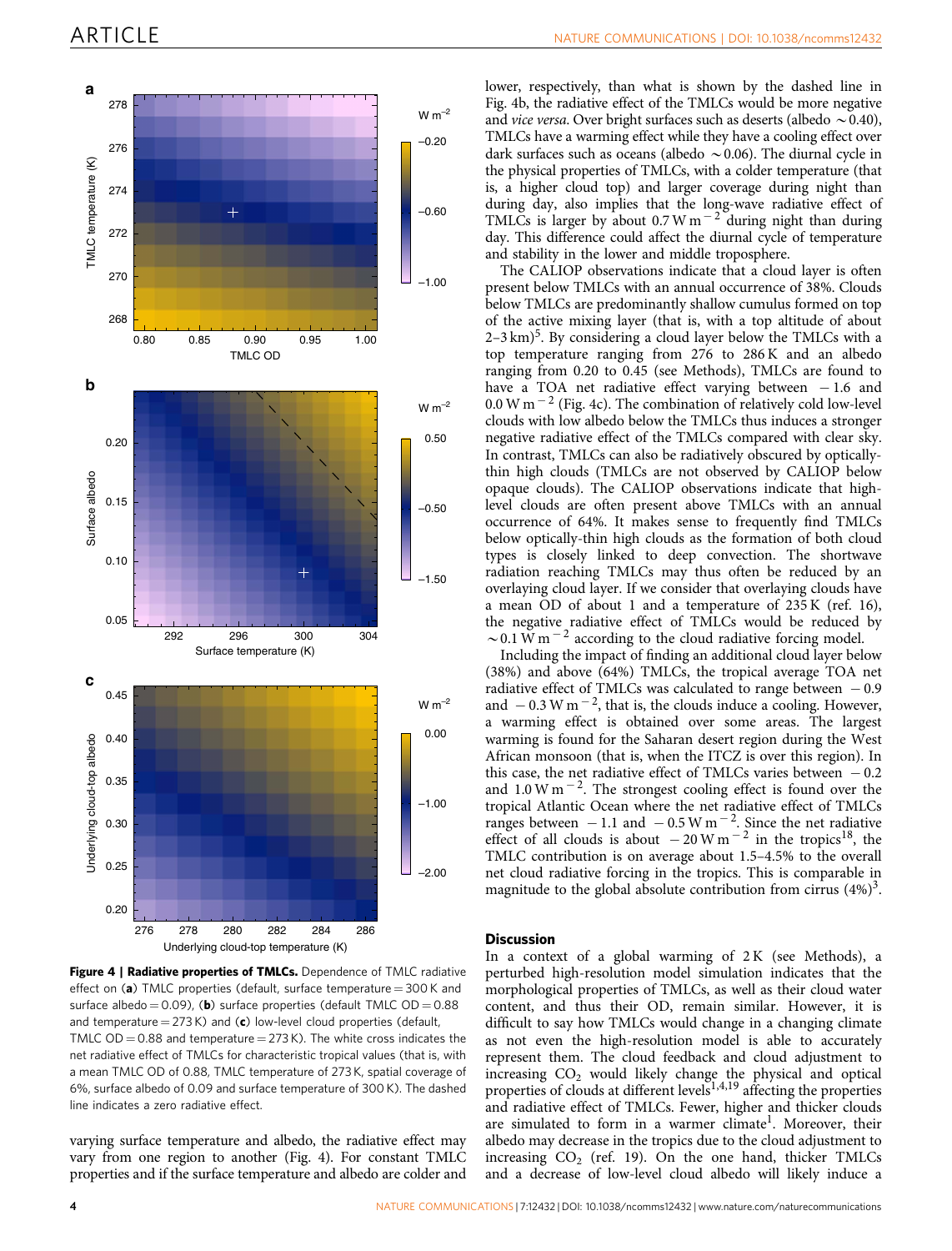<span id="page-4-0"></span>more negative radiative effect [\(Fig. 4\)](#page-3-0). On the other hand, fewer clouds and an increase in surface albedo, for example, due to deforestation<sup>20</sup>, will lead to a less negative radiative effect ([Fig. 4](#page-3-0)). Changes in the intensity and distribution of deep convection in a warmer climate may also directly affect the TMLC formation process and spatial distribution. All in all, a proper representation of TMLC formation in global climate models is needed to draw more firm conclusions on how the radiative effect of TMLCs would be affected in a warming climate. Our results suggest that further studies on TMLCs are needed to better understand their life cycle and physical properties, to represent them accurately in models, and to fully explore their radiative effects and overall impact on climate.

#### Methods

Satellite observations. CALIOP version 3 level 2 532 nm cloud extinction data<sup>12</sup> were used in the tropical troposphere. The data were filtered to only take into account clouds between 3 and 8 km. Clouds with their cloud-base or cloud-top height outside this altitude range were rejected. For multi-level cloud layers along the atmospheric column, a minimum threshold of 300 m was set to distinguish TMLCs from low- and high-level clouds. As a consequence, clouds between 3 and 8 km are not considered as TMLCs if they are located <300 m from another cloud layer. Vertical profiles with a completely attenuated signal in the free troposphere were rejected to account for possible TMLCs. In addition, this rejection procedure prevents the retrieval of cloud extinction values from the cloud-top of cumulus congestus that could completely attenuate the CALIOP signal below their cloud-top and thus could be misclassified as TMLCs. The rejected cloud scenes are not taken into account in the calculation of the occurrence meaning that the occurrence of TMLCs represents the per cent of the tropics that is covered by this cloud type and not covered by the rejected cloud scenes. Note that the CALIOP lidar retrieves aerosol and cloud OD values up to 5 (ref. 12). As a consequence, we are able to calculate the OD contribution of TMLCs for an atmosphere without thick clouds (that is, with an  $OD < 5$ ). Uncertainties on the OD are within a factor of 2 (ref. 12).

Model simulations. The cloud resolving model simulation was performed using the Regional Atmospheric Modeling System (RAMS)<sup>15</sup>. The simulation was conducted at 1 km horizontal grid spacing with 2,000 by 400 points and 65 stretched vertical levels (including 11 in the boundary layer). The vertical resolution at the height of TMLCs averages 325 m. A fixed sea surface temperature of 301 K was used throughout the domain. RAMS includes eight hydrometeor types. All microphysical calculations were performed using the RAMS doublemoment parameterizations. The model was initialized from the DYNAMO mean sounding<sup>21</sup> with small horizontally-varying, random perturbations made to the moist potential temperature field to coax convection. Forward integration was done for 60 days and the model achieves a quasi-equilibrium state after  $\sim$  30 days. The final 10 days of the simulation were analysed<sup>22</sup>. A perturbation simulation was also conducted in which the ocean surface temperature was abruptly decreased by 2 K. It allows for a simple and computationally efficient test of simulation sensitivity to model parameters (in this case surface conditions) without the need for running the model for another 60 days. By considering the opposite effect of the decrease of the sea surface temperature by 2 K, we can qualitatively evaluate the impact of a global warming of 2 K on the TMLCs. TMLCs were identified objectively from the simulation output. A total condensate threshold of 0.01 g kg<sup>-1</sup> (mixing ratio) was applied to identify clouds. Cloudy layers between 3 and 8 km overlain and underlain by at least one model layer of clear air were defined as TMLCs. The phase of the clouds was determined by the depth-weighted cloudy-layer per cent liquid or ice.

Radiative forcing calculations. The simplified model for cloud radiative forcing<sup>16</sup> has an accuracy better than 20% compared with a more detailed radiative transfer model<sup>17</sup>. Note that this model calculates a difference of radiative fluxes between two scenes: with and without the cloud layer examined (here, TMLCs). Given the fact that the model uses albedo and temperature as two proxy parameters to calculate the reflected shortwave and outgoing long-wave radiation, respectively, the surface and low-level clouds below TMLCs are treated similarly in the model. The radiative effect of TMLCs is calculated as follows: first, we compute the radiative effect of TMLCs for two scenes separately, over the surface and over underlying clouds. Second, the two distinct radiative effects are multiplied with the probability to find TMLCs in clear sky (62%) and with an underlying cloud layer (38%). Finally, the sum of these two radiative effects is multiplied with the overall probability to find TMLCs in the tropics (6%, cf., [Table 1](#page-2-0)). We consider that TMLCs have an annual tropical mean OD of 0.88 ([Table 1](#page-2-0)) and temperature of 273 K (that is, near the freezing level). For the assessment of the sensitivity of the TMLC cloud radiative effect to variations in TMLC OD and temperature, we use a range from 0.8 to 1.0 for the TMLC OD and a range in TMLC temperature between 268 and 278 K. In clear-sky conditions, an annual mean tropical surface

temperature of 300 K (ref. 23) and albedo of 0.09 (obtained by averaging a fixed ocean surface albedo of 0.06 (ref. 24) and the ESA GlobAlbedo product over land in the tropics<sup>25</sup>) were used. The underlying cloud layer was assumed to have a top temperature ranging from 276 to 286 K (ref. 26), and an albedo ranging from 0.20 to 0.45 ([refs 27,28\)](#page-5-0).

Data availability. All codes that have contributed to the results reported in this study are available on request. CALIOP data have been retrieved through the ICARE Data Services and Center ([http://www.icare.univ-lille1.fr\)](http://www.icare.univ-lille1.fr). The RAMS source code is available at [http://reef.atmos.colostate.edu/](http://reef.atmos.colostate.edu/~sue/vdhpage/rams.php)~sue/vdhpage/rams.php. The cloud radiative forcing model is available online at<http://www.iac.ethz.ch/url/crf/>.

#### References

- 1. Boucher, O. et al. in Climate Change 2013: the Physical Science Basis. Contribution of Working Group I to the Fifth Assessment Report of the Intergovernmental Panel on Climate Change (eds Stocker, T. F. et al.) (Cambridge Univ. Press, 2013).
- 2. Hartmann, D. L., Ockert-Bell, M. E. & Michelsen, M. L. The effect of cloud type on earth's energy balance: global analysis. J. Clim. 5, 1281–1304 (1992).
- 3. Chen, T., Rossow, W. B. & Zhang, Y. Radiative effects of cloud-type variations. J. Clim. 13, 264–286 (2000).
- Zelinka, M. D. et al. Contributions of different cloud types to feedbacks and rapid adjustments in CMIP5. *J. Clim.* **26**, 5007-5027 (2013).
- 5. Johnson, R. H., Rickenbach, T. M., Rutledge, S. A., Ciesielski, P. E. & Schubert, W. H. Trimodal characteristics of tropical convection. J. Clim. 12, 2397–2418 (1999).
- 6. Johnson, R. H., Ciesielski, P. E. & Hart, K. A. Tropical inversions near the  $0^{\circ}$ C level. J. Atmos. Sci. 53, 1838–1855 (1996).
- Iwasa, Y., Arakawa, T. & Sumi, A. Tropospheric mid-level detrainment flow obtained from high-resolution non-hydrostatic atmospheric model experiments. J. Meteor. Soc. Japan 90, 11–33 (2012).
- 8. Riihimaki, L. D., McFarlane, S. A. & Comstock, J. M. Climatology and formation of tropical midlevel clouds at the Darwin ARM site. J. Clim. 25, 6835–6850 (2013).
- 9. Stein, T. H. M. et al. The vertical cloud structure of the West African monsoon: a 4 year climatology using CloudSat and CALIPSO. J. Geophys. Res. 116, D22205 (2011).
- 10. Riley, E. M. & Mapes, B. E. Unexpected peak near  $-15^{\circ}$ C in CloudSat echo top climatology. Geophys. Res. Lett. 36, L09819 (2009).
- 11. Posselt, D. J., van den Heever, S. C. & Stephens, G. L. Trimodal cloudiness and tropical stable layers in simulations of radiative convective equilibrium. Geophys. Res. Lett. 35, L08802 (2008).
- 12. Winker, D. M. et al. Overview of the CALIPSO mission and CALIOP data processing algorithms. J. Atmos. Oceanic Technol. 26, 2310–2323 (2009).
- 13. Ackerman, S. A. et al. Cloud detection with MODIS. Part II: validation. J. Atmos. Oceanic Technol. 25, 1073–1086 (2008).
- 14. Liu, Z. et al. The CALIPSO Lidar cloud and aerosol discrimination: version 2 algorithm and initial assessment of performance. J. Atmos. Oceanic Technol. 26, 1198–1213 (2009).
- 15. Cotton, W. R. et al. RAMS 2001: current status and future directions. Meteor. Atmos. Phys. 82, 5–29 (2003).
- 16. Corti, T. & Peter, T. A simple model for cloud radiative forcing. Atmos. Chem. Phys. 9, 5751–5758 (2009).
- 17. Fu, Q. & Liou, K.-N. On the correlated k-distribution method for radiative transfer in nonhomogenous atmospheres. J. Atmos. Sci. 49, 2139–2156 (1992).
- 18. Su, W., Bodas-Salcedo, A., Xu, K.-M. & Charlock, T. P. Comparison of the tropical radiative flux and cloud radiative effect profiles in a climate model with Clouds and the Earth's Radiant Energy System (CERES) data. J. Geophys. Res. 115, D01105 (2010).
- 19. Wyant, M. C., Bretherton, C. S., Blossey, P. N. & Khairoutdinov, M. Fast cloud adjustment to increasing  $CO<sub>2</sub>$  in a superparameterized climate model. J. Adv. Model. Earth Syst. 4, M05001 (2012).
- 20. Feddema, J. J. et al. The importance of land-cover change in simulating future climates. Science 310, 1674–1678 (2005).
- 21. Ciesielski, P. E. et al. Quality-controlled upper-air sounding dataset for DYNAMO/CINDY/AMIE: development and corrections. J. Atmos. Oceanic Technol. 31, 741–764 (2014).
- 22. Igel, A. L., Igel, M. R. & van den Heever, S. C. Make it a double? sobering results from simulations using single-moment microphysics schemes. J. Atmos. Sci. 72, 910–925 (2015).
- 23. Johnson, N. C. & Xie, S.-P. Changes in the sea surface temperature threshold for tropical convection. Nat. Geosci. 3, 842-845 (2010)
- 24. Payne, R. E. Albedo of the sea surface. J. Atmos. Sci. 29, 959–970 (1972).
- 25. Muller, J.-P. et al. The ESA GlobAlbedo Project for mapping the Earth's land surface albedo for 15 Years from European Sensors. GlobAlbedo, http:// www.globalbedo.org/publications.php (2016)..
- 26. Gordon, N. D. & Klein, S. A. Low-Cloud optical depth feedback in climate models. J. Geophys. Res. 119, 6052–6065 (2014).